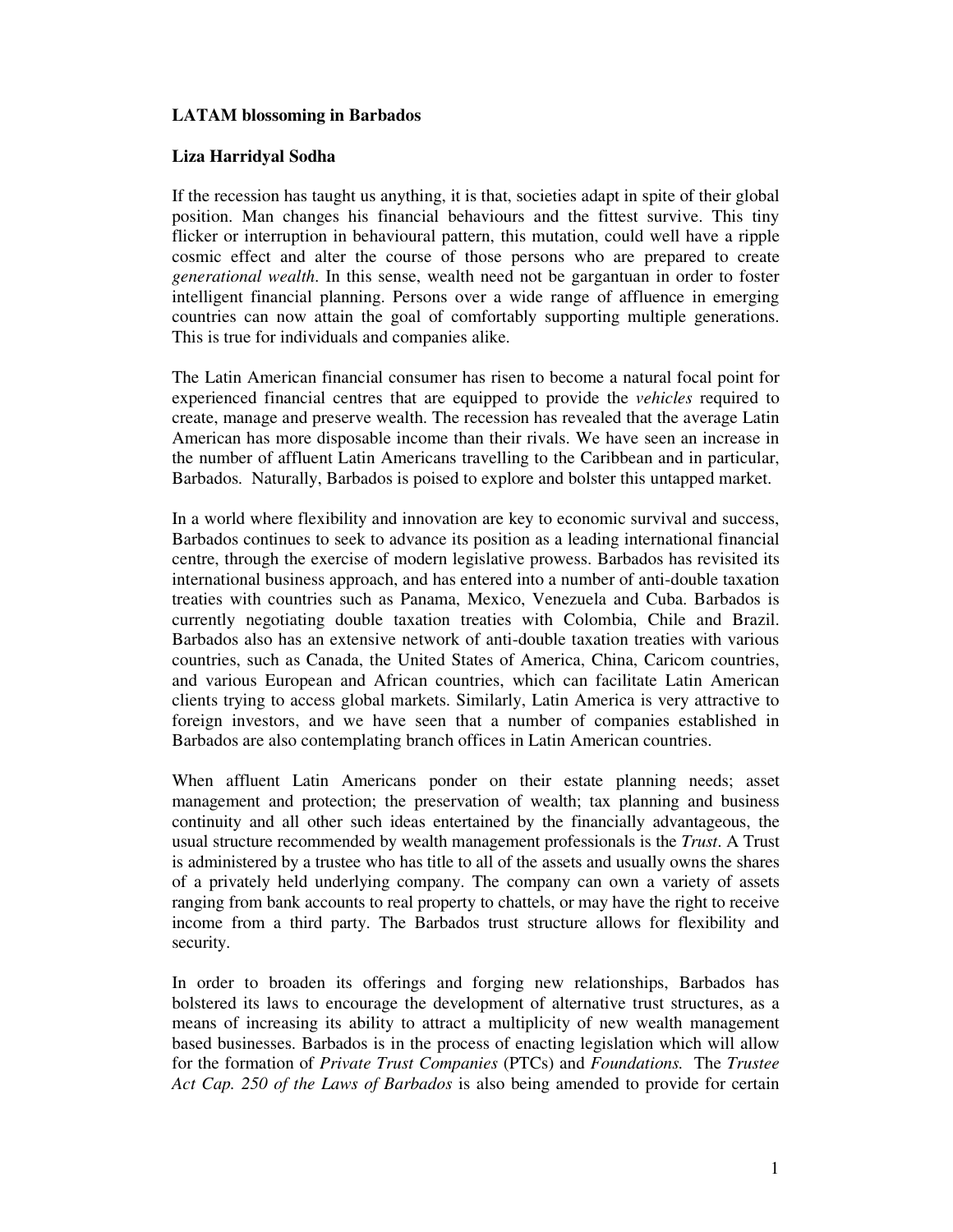reserved powers to settlors of *Trusts*. These changes are exceptionally attractive to Latin American planners.

PTC's were borne out of the necessity for greater control by families over their trust assets and has become a very attractive option for the sophisticated clients. The settlor and family can legally exercise greater control over the administration of the assets of the trust. Such flexibility is favored over the traditional trust structures, where the trustee is the legal owner and custodian of assets, and the beneficiaries are subject to the total and complete discretion of the trustee. PTCs offer managerial powers, as it relates to the transfer of the trust to other family members. The *modus operandi* of the PTC will allow the client to make administrative changes as needed, without actually affecting the role of the trustee.

A *Foundation* can best be described as a fund which has been endowed by its founder (known as the settlor in the *Trust* scenario) to be utilised for persons or purposes, as detailed in its charter. Unlike a traditional *Trust*, a *Foundation* is a legal entity that has no owners, but instead, is a legal person that can bring and defend legal action and has unlimited capacity to contract on its own behalf. Assets placed or transferred to a *Foundation* become the property of the *Foundation* and therefore are independent of the settlor. The *Foundation* can exist in perpetuity or have a life-span as defined in its statutes. As with a *Trust*, the *Foundation* cannot engage in commercial trading, but the *Foundation's* ability to own a trading company is ideal when holding interests in a private company is contemplated by the founder. The settlors of a *Trust* and the founders of a *Foundation*, have in common the ability to direct the investment activities of the trusts, as well as, the ability to veto management decisions.

A brief exploration of some of the tax treaties that Barbados has with Latin American countries serves to reveal the mirage of benefits which Latin Americans and Barbadians alike stand to gain through proper structuring *vehicles* as noted above.

Let's consider the Panama-Barbados Anti-Double Taxation Treaty, for example, with its main features being as follows:

- Dividends: withholding tax on dividends cannot exceed five per cent of the gross amount of the dividends if the beneficial owner is a company that directly holds at least 25 per cent of the capital of the company paying the dividends, or 75 per cent of the statutory nominal rate applicable at the time of the dividend distribution in all other cases.
- Interest: withholding tax on interest cannot exceed five per cent of the gross amount of the interest if the beneficial owner is a bank that is a resident of the other contracting state, and 7.5 per cent of the gross amount of the interest in any other case.
- Royalties: where the beneficial owner of royalties is a resident of the other contracting state, the tax on those royalties cannot exceed 7.5 per cent of the gross amount of the royalties.

The treaty establishes methods for the elimination of double taxation as follows: In Panama:

• If a resident of Panama derives income that can be taxed in Barbados, Panama must exempt that income from taxes;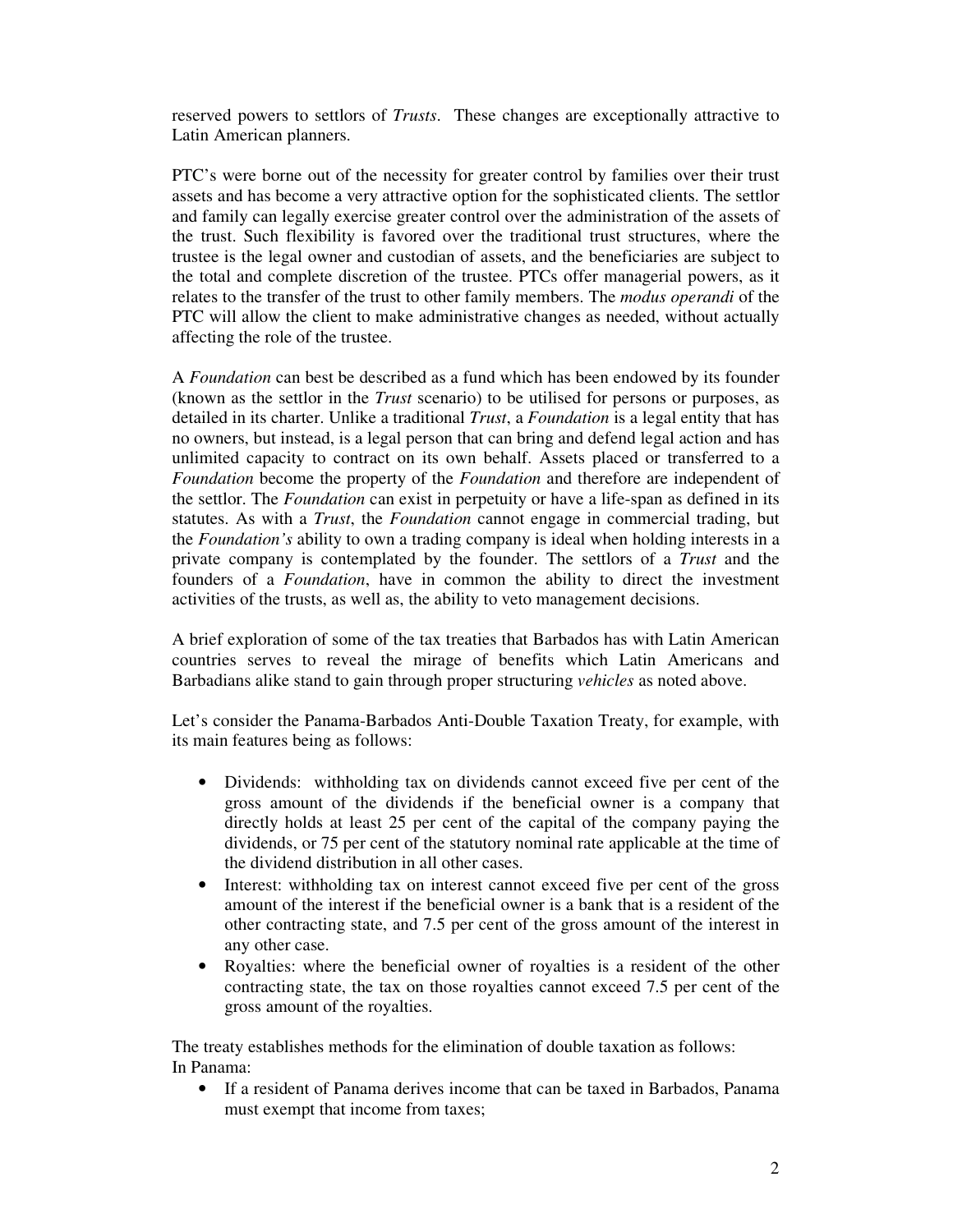- If income derived by a resident of Panama is exempt from tax in Barbados, Panama may still, in calculating the amount of tax on the remaining income or capital of that resident, take into account the exempted income;
- To the extent that a resident of Panama may be subject to income tax in Panama on income generated in Barbados, Panama must exempt that portion of the income if it arises from companies covered under the following Barbadian laws; the fiscal incentives legislation; shipping (incentives) legislation; tourism development legislation; and duties, taxes and other payments.

Barbados avoids double tax by allowing a credit for the following:

- Tax payable under the laws of Panama on profits or income from sources within Panama (excluding dividend tax payable on the profits out of which the dividends is paid);
- Dividends paid by a Panamanian resident company which is a resident of Barbados and which directly holds at least ten per cent of the capital of the Panamanian company, for the profits out of which the dividend is paid can be credited against taxes be paid in Barbados. The credit must in no case exceed that part of the tax, as computed before the credit, which applies to the income that can be taxed in Panama.

Additionally, to the extent that a resident of Barbados may credit taxes paid in Panama, Barbados must include in the amount being credited any tax that is normally payable in Panama but that has been reduced or waived by Panama under tax incentive provisions (for example, for trade zones and economics areas) and any other subsequent provisions granting an exemption that is accepted by the competent authorities of Panama and Barbados as being of a substantially similar character.

In the case of Mexico-Barbados Anti-Double Taxation Treaty the main features are:

- Dividends: withholding tax charged shall not exceed five per cent if the beneficial owner is a company which owns at least ten per cent of the capital of the company paying the dividends. In all other cases, the maximum withholding tax is ten per cent.
- Interests: withholding tax charged shall not exceed ten per cent.
- Royalties: withholding tax charged shall not exceed ten per cent.

The treaty establishes methods for the elimination of double taxation as follows:

In Mexico:

- The tax payable in Barbados on income arising in Barbados shall be allowed as a credit against the Mexican tax payable.
- In the case of a dividend paid by a Barbados company to a company that is a resident of Mexico and which owns at least ten per cent of the capital of the company paying the dividend, the credit shall take into account the Barbadian tax payable by the distributing company in respect of the profits out of which such dividend is paid.

In Barbados: